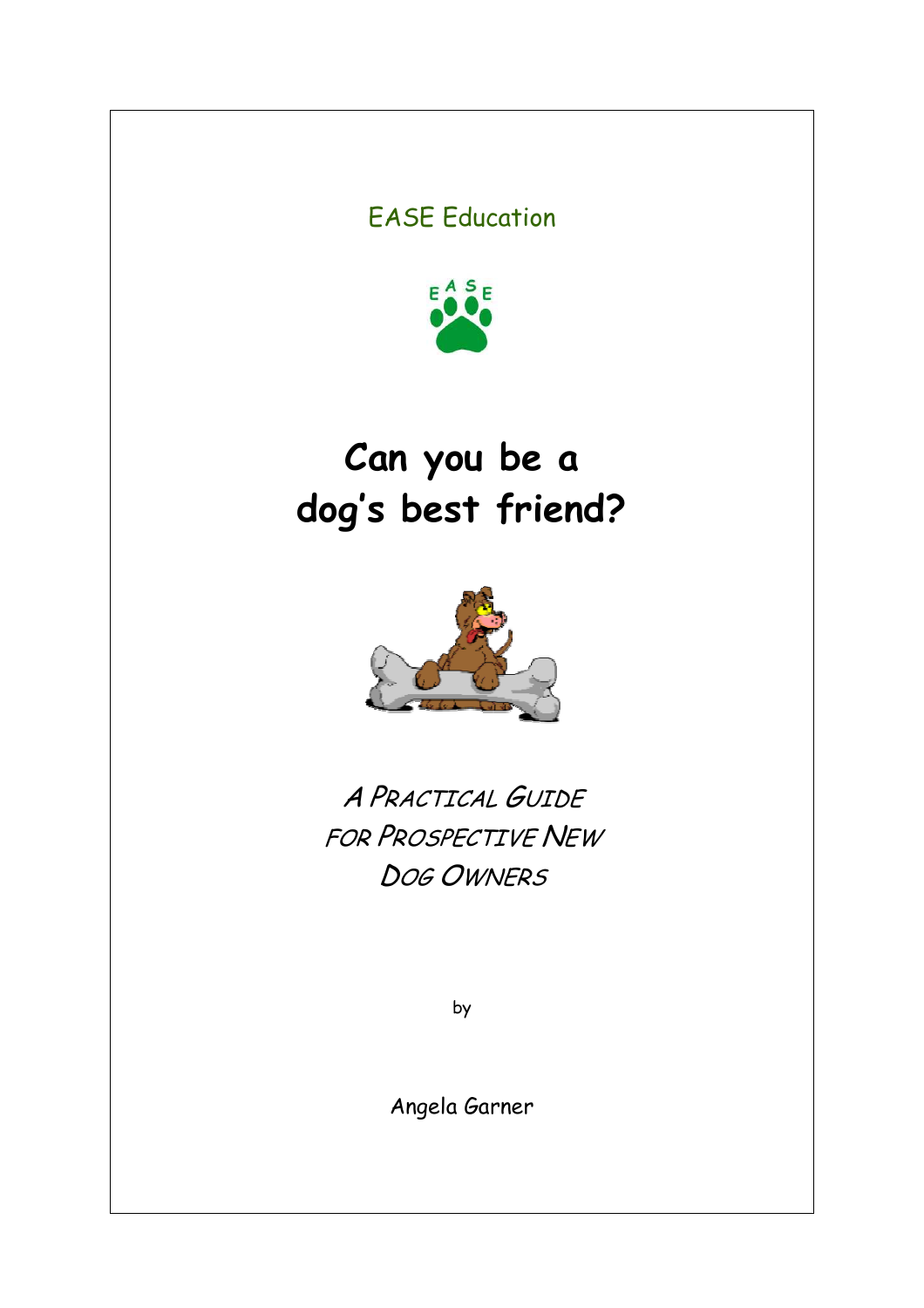# CAN YOU BE A DOG'S BEST FRIEND?

## CONTENTS: PAGE

| <b>Example 12 List of Contents</b>                                    | 1              |
|-----------------------------------------------------------------------|----------------|
| <b>鉴 Introduction</b>                                                 | 2              |
| The responsibility<br>Robo-dog versus real dog!                       | $\overline{2}$ |
| Natural canine behaviour                                              |                |
| Will you love me tomorrow?                                            | 4              |
| Dogs and babies/children                                              |                |
| pon't bite off more than you can chew                                 | 5              |
| Seeking a suitable companion                                          |                |
| <b>Example 19 Puppy love</b>                                          | 7              |
| <b>Puppies</b>                                                        | 7              |
| <b>S</b> The fully-programmed canine 'hard disc'<br>Adult dogs        |                |
| <b>※ Golden oldies</b>                                                | 7              |
| Elderly dogs                                                          |                |
| 當 "A dog is for life"                                                 | 8              |
| Your commitment                                                       |                |
| Some important doggy basics                                           | 8              |
| Seeing life from the dog's point of view                              |                |
| <b>Solution</b> It'll cost you!                                       | 9              |
| Financial implications                                                | 9              |
| Setting the tone<br>Things to sort out before you bring your dog home |                |
| "Get me out of here $-$ I'm a new dog owner!"                         | 10             |
| The reality of dog ownership                                          |                |
| Man's best friend                                                     | 10             |
| Conclusion                                                            |                |
| <b>&amp;</b> Boning up                                                | 10             |
| Useful reading                                                        |                |

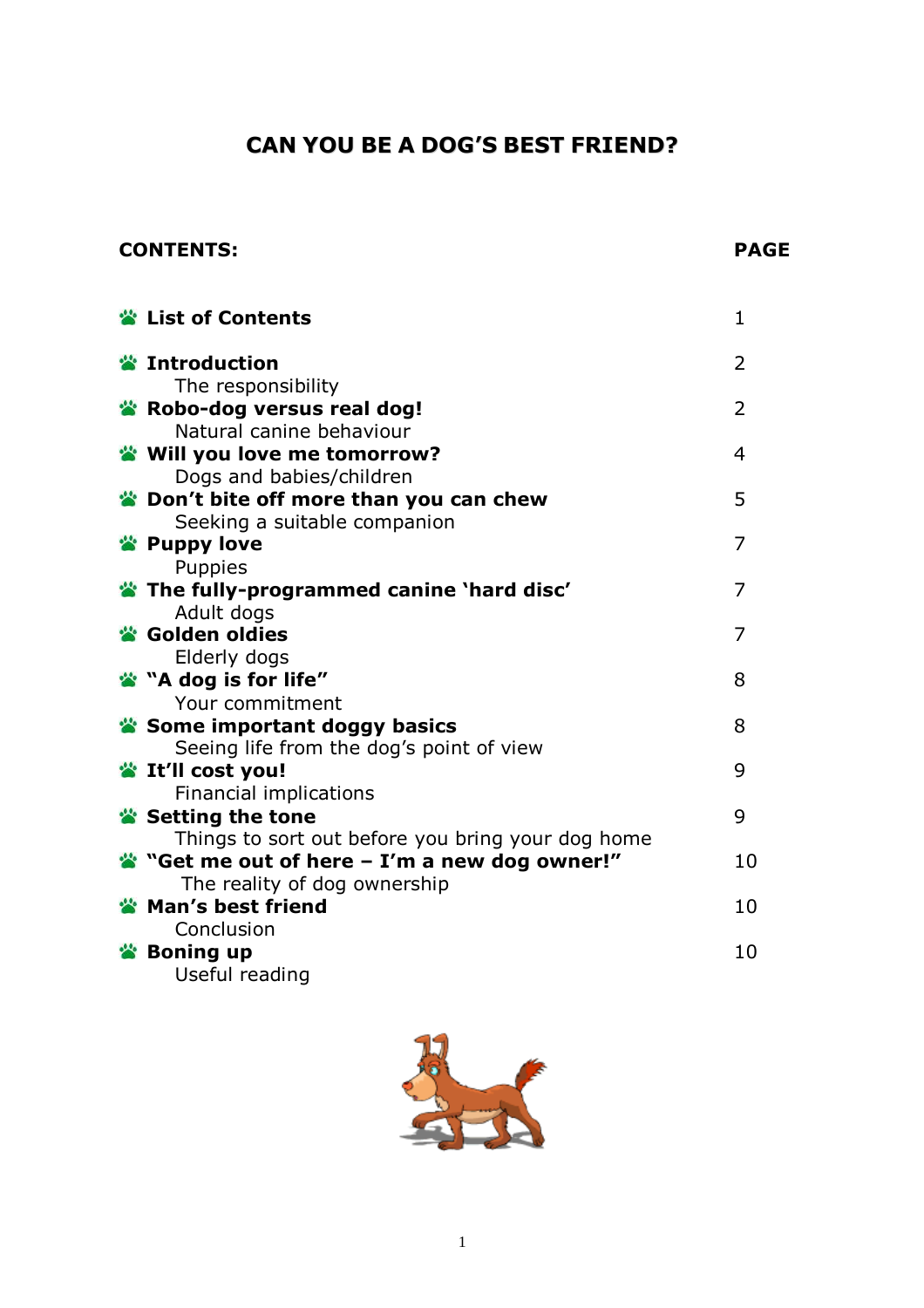# CAN YOU BE A DOG'S BEST FRIEND?

#### Introduction

Having entered into dog ownership with a lot of heart but little understanding, I soon found out that 'ignorance is not bliss' where canine matters are concerned! Some years down the road, having learnt so much from our cherished canine companion, Bobby, and as a student of dog psychology, I have written this booklet in an endeavour to assist prospective owners think about what is involved in caring for a dog.

If you're thinking of caring for a pet dog for the first time, please read on...



Owning a dog is a big responsibility and you will need to be prepared to invest a fair amount of time, energy and resources into helping your dog settle happily into its new home. Your new companion will soon return your investment by giving you a very precious thing – their TRUST.

This booklet aims to help you think about the various aspects of dog ownership before you embark upon this exciting adventure!

## Robo-dog versus real dog!

To start, we'll have a look at some of the natural canine behaviour that you can expect, as illustrated in this short story.

–When I was a youngster in the early 70s I loved watching Dr Who on the TV. In those days K9, which was the first robot dog we'd ever seen, was a fully functioning part of the series. He was really cute, in a robo-dog way, and caught the imagination of everyone with his 'Yes Master' response with his various bleeps and clicks that seem to accompany its wheeling around obediently to Dr Who's commands.

My step-mother often remarked that K9 was the only sort of dog she would ever consider having because it was so clean and would never do any of the annoying things that dogs do. The following comparisons between K9 and real dogs highlight aspects of dog behaviour which can be a challenge for the unprepared dog owner.

**K9** was obedient, doing what it was programmed to do without needing regular training sessions to learn basic commands.

**EX** It was quiet, responding only with various bleeps and mechanical sounds, so there were no problems with inappropriate barking, howling or whining.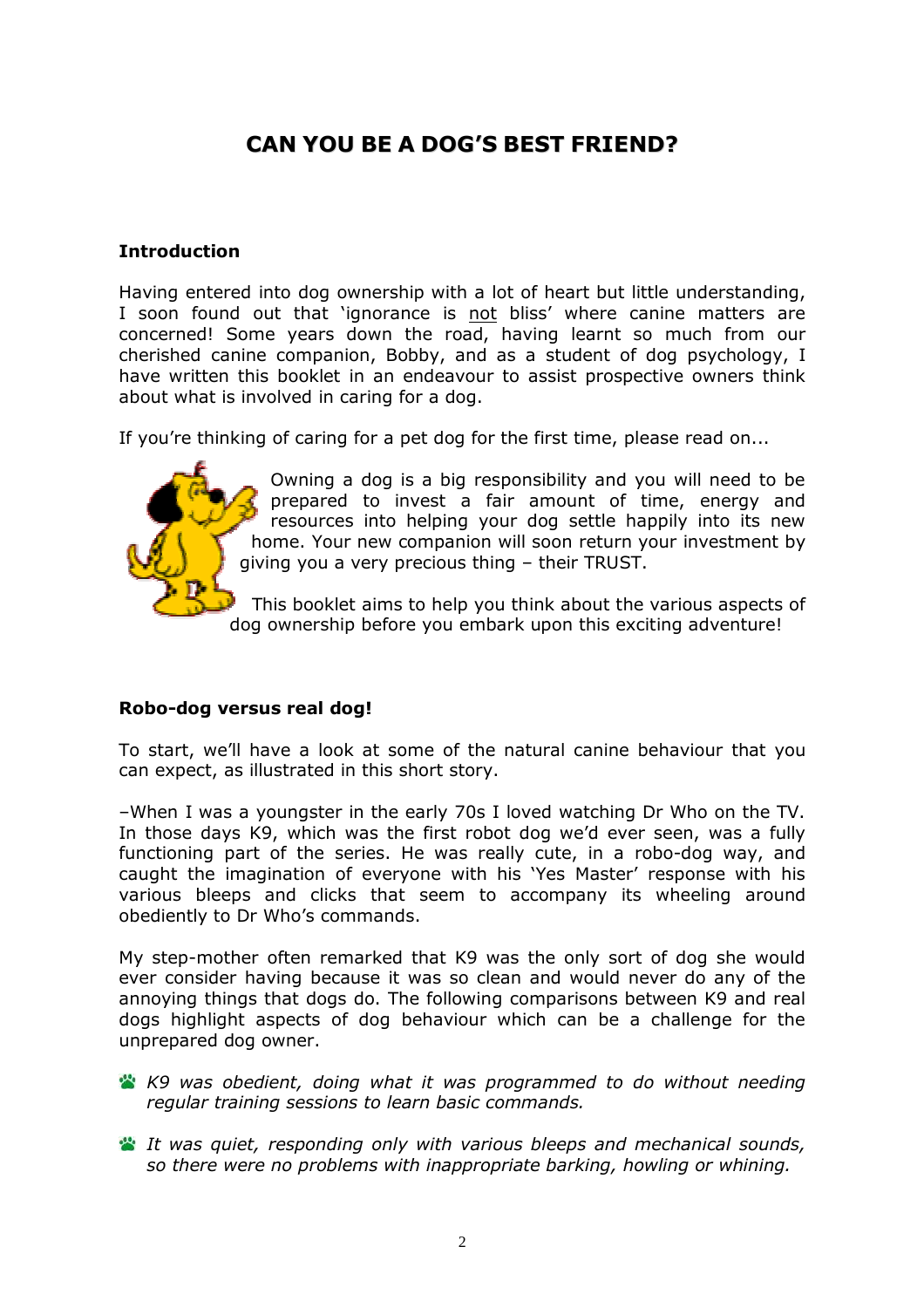- It didn't eat so there were no food bills to worry about.
- It didn't make a mess as it was made of metal and electric wiring so no accidents on the carpet indoors, or poop-scooping when out walking.
- K9 didn't chew, therefore valuable or important items didn't need to be kept out of canine reach. (Dog's don't automatically know the difference between their chew-toys and the rest of the household contents.)
- There was no demand for 'walkies', and there were no worries of it running off after other dogs or not coming when called whilst off the lead.
- And it never needed to see the vet to have routine vaccinations or preventative treatments for worms, fleas and ticks – so it was really cheap to run and didn't bring parasites into the home.
- **K9** didn't shed fur come in with muddy paws or having rolled in unmentionables outside – so there was no extra cleaning and washing to keep everything clean.
- K9 could be programmed to switch off so was never prone to boredom from lack of activity and so it didn't try to create its own amusement by getting up to mischief ("The devil makes work for idle paws!")
- And, blissfully, K9 didn't fuss when left on its own so there was no howling and barking from loneliness and therefore no noise complaints from neighbours (some dogs hate being alone even for short periods.)
- K9 wasn't interested in procreation and therefore there were no embarrassing episodes of chasing the females or transposing its desires onto the leg of an unsuspecting visitor to the house.
- It didn't dig up the garden, so any lovely flower bed that had been carefully planted could remain intact.
- **Finally, K9 didn't have teeth, and therefore there was no worry about it** growling and biting children or the postman, or chasing small animals with the intent to grab and kill.

My step-mother is, in fact, a cat lover, and the independent and clean feline nature suits her lifestyle far more than any pet dog ever could. However, I must say that most dog lovers soon learn to cope with the various challenges that their canine companion may present, recognising the wonderful companionship and fun they bring.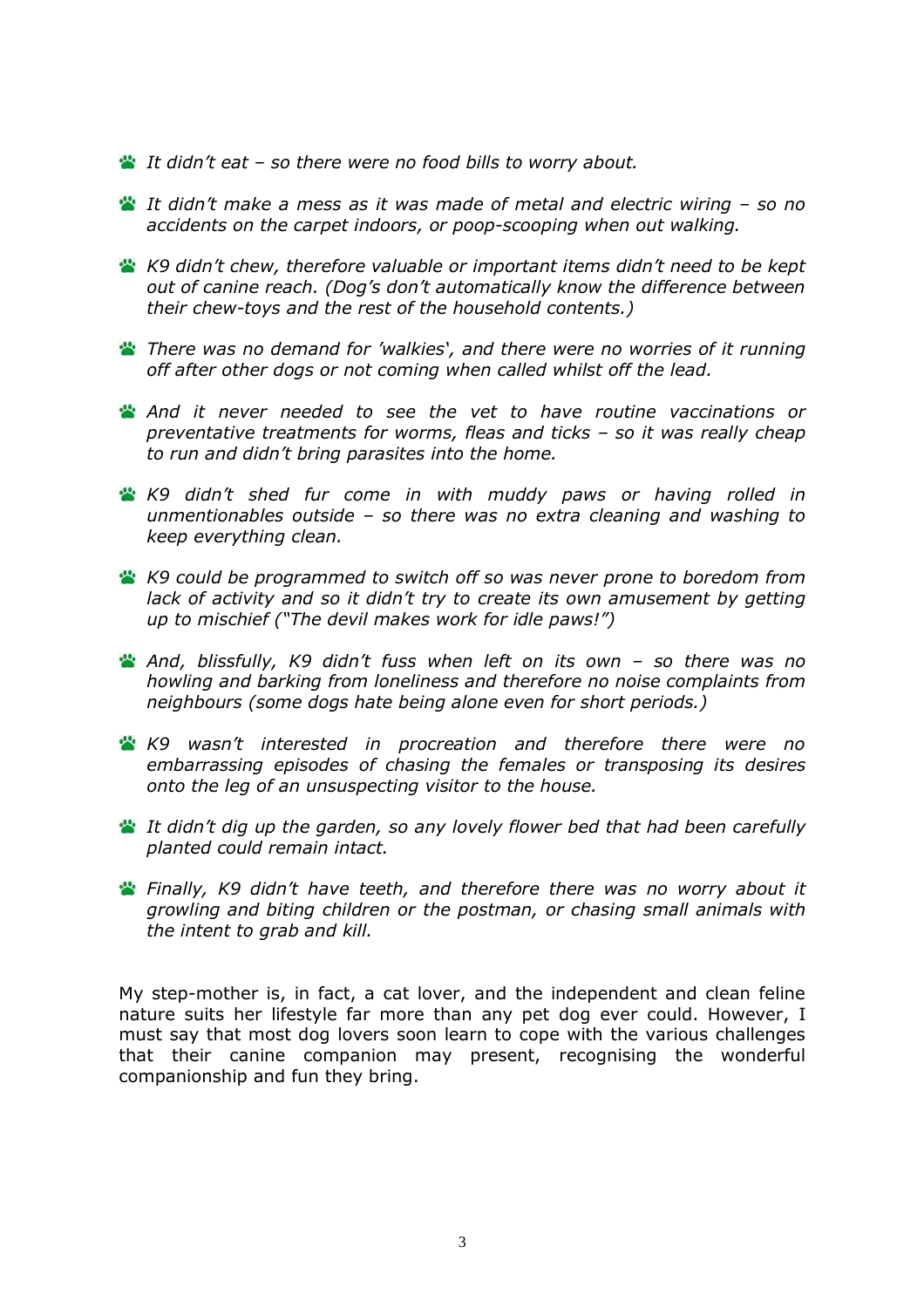#### Will you love me tomorrow?

This section is to help you think about circumstances that could adversely affect your dog in the future. The arrival of a new baby in the family can throw the dog's life into chaos and, sadly, it is not uncommon for the previously cherished pet to be relegated out of the love and attention it was used to receiving. There is no doubt that a baby would need all your time and care and, should an expanding family be on the agenda, you may decide that it would be wiser to wait until you have the time and space to offer a dog a stable and settled home.

However, if you decide to have a dog now, and hope to have a family a little later, you can take steps to minimise the unsettlement that such a significant change will bring:

- You can ensure that you choose either an adult 'child-proof' dog, (that is, one with a proven history of being safe with young children) or a puppy that you will thoroughly socialise and acclimatise to children of all ages.
- It is important to carefully research the type of dog you will have because certain breeds are not always suitable to live alongside babies and toddlers. For example, Border Collies have a



tendency to herd and can nip ankles in the process, and some terriers have a particularly predatory instinct that can make parents feel uneasy.

Another useful consideration is to have clear and consistent boundaries in the home, right from its first day. If the whole family is consistent in teaching the dog that certain areas, are out of bounds, you can enjoy peace of mind knowing that you have established safe dog-free zones for the children or other small pets that may feel threatened by a canine presence in the home.

Dogs do not automatically know how they should react with these funny new arrivals – baby humans! Young children and dogs present a rather challenging combination, and they should  $NEVER$  be left without adult supervision, however much the dog is trusted.

The higher-pitched voices, yelling and screaming, together with the quick movements of kids, can get a dog 'hyped up' and excited. Young children are more on a level with the dog's most powerful weapon – its teeth – hence the need for close supervision.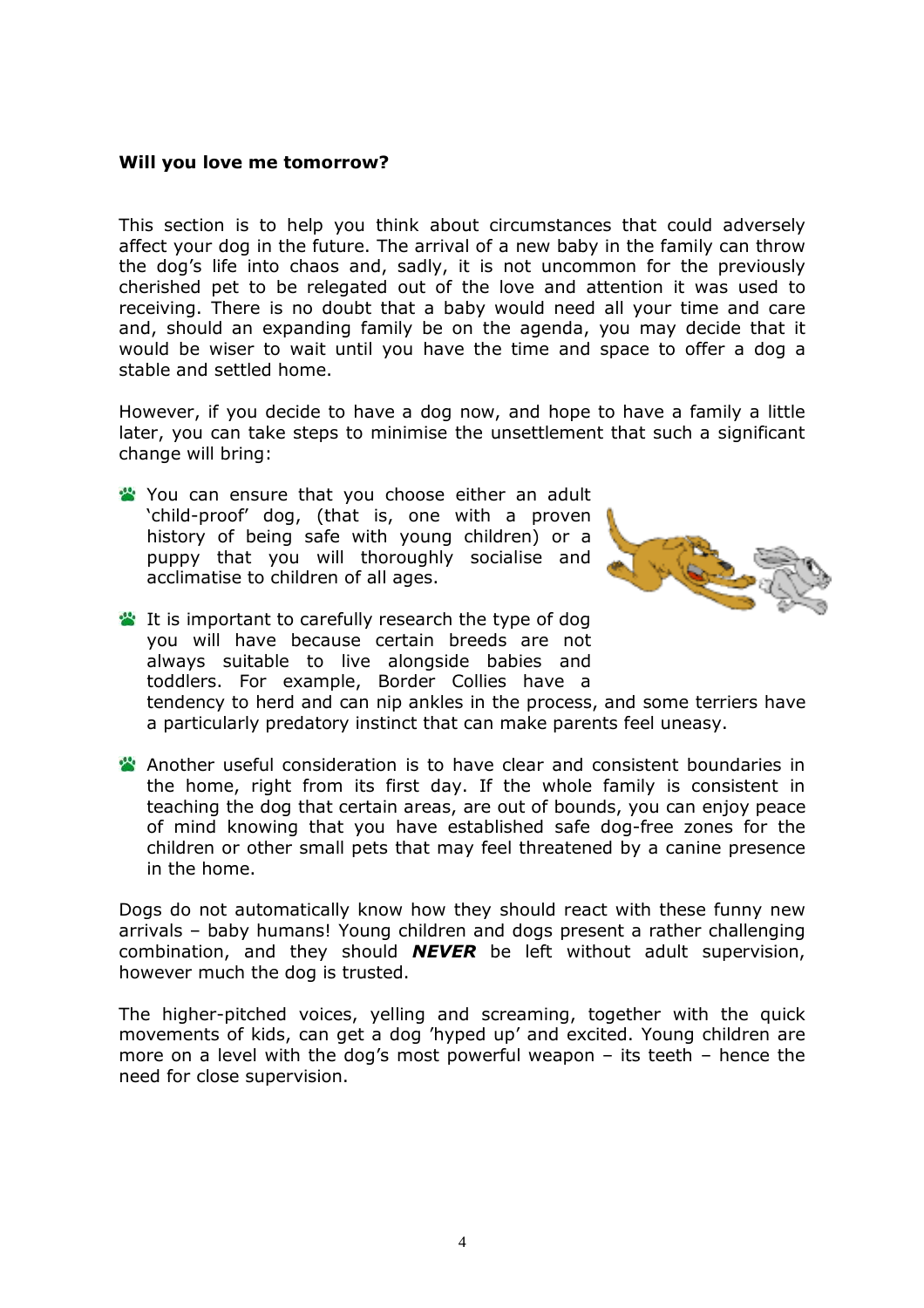#### Don't bite off more than you can chew

You may already have an idea of what size and age of dog you would like, and may even have a particular breed in mind. This is an important area to research because if you take on more than you can handle you will soon run into problems. Reputable breeders and animal rescue shelters are more than happy to give advice on the sort of dog you're considering, and can help you to make a sensible choice.

Find out as much as possible about the character of the dog you are interested in. Important things to consider are how that particular dog is likely to fit into your home-life and get on with all the family including other pets. Is it used to children, and is it likely to chase small animals? Does it have behavioural problems, and what is it like when left on its own? At the end of the day if it doesn't work out between owner and dog, it's always the dog who loses out. Testament to this can be seen in the shelters full of 'unwanted' dogs of all sizes, ages and breeds.

#### **TYPF**

It's not a dog's looks that are important – it's the character and compatibility with your lifestyle and household that counts. Some breeds are prone to certain things, such as Border Collies who love to work, do agility and play fly-ball, and generally need lots of exercise and mental activity to keep them happy. A toy dog, such as a Pekinese, can only take so much exercise and will need daily grooming. Terriers like to dig whenever and wherever they can, and tend to chase small



animals. Certain breeds are highly active and on the go all the time, whilst others are voluntary couch-potatoes – it's important to get the right match for you.

Dogs that come from a working stock, for example Springer Spaniels, Labradors, or certain working Terriers, will be need more activity and things to do than dogs from show or pet stock because they are bred to be on the go a lot more. Therefore new owners seeking a quiet, calm pet might be best advised to avoid dogs from working lines.

#### SIZE & STRENGTH

Whatever size dog you have do remember that you will always need to be in control – not in a dominant way but through having kindly and consistently trained your dog to respond to certain cues, such as 'come', 'stay', 'stop', 'sit' and 'down'. Many dogs are surprisingly strong and even a medium-sized dog can be powerful enough to pull over their owner.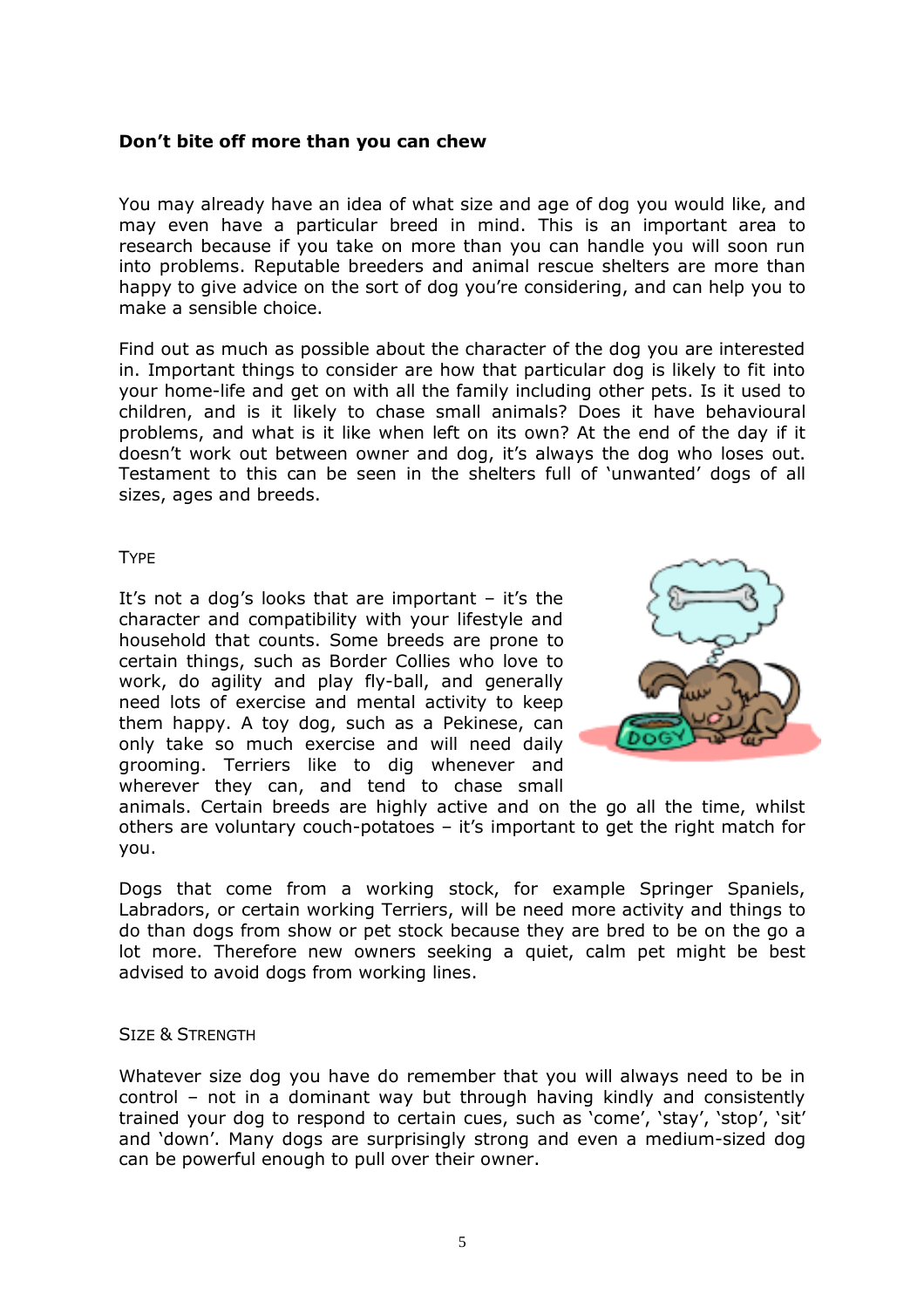It is best to think carefully about what you can cope with comfortably; to help you in this you might like to consider these questions:

- What size and strength of dog can I manage, especially as I'm new to dog training? (Large, powerful breeds need experienced owners.)
- What can I afford in food bills? (Large dogs generally eat more, and those on special veterinary diets will obviously cost more to feed.)
- What breed and size can I accommodate comfortably where I live?
- What size of dog will be safe in my garden (to prevent it leaping over the fence or crawling through small gaps in the hedge)?
- **What size will comfortably fit in my car?**

#### EXERCISE & ACTIVITIES

It may surprise you how much exercise and mental stimulation some dogs need to keep them really fit, healthy and happy. Again it is worth asking yourself a few things to guide you towards the right sort of companion:

- How much exercise can I offer and will this be enough for the dog I want?
- What sort of activities will it need to keep it happy mentally and physically? (All dogs need daily walks, and most need regular short play sessions or other activities to prevent boredom.)
- Will I want my dog to join me in particular activities, eg, hiking, active weekends away, running etc? (You'll need a dog which is willing and physically able to do so.)

GROOMING AND GENERAL CARE

It is important to think about the time needed to keep your dog's coat in good condition:

- Short-haired, smooth-coated dogs need little in the way of grooming.
- Certain breeds will need regular visits to the dog parlour for clipping.
- **W** Most long-haired dogs need daily grooming to prevent matting.
- Some dogs shed a lot of fur on a regular basis (more vacuuming).

It is worth noting that some breeds dribble/slobber a lot (due to the shape of their mouth and jaw), which not everyone is comfortable with.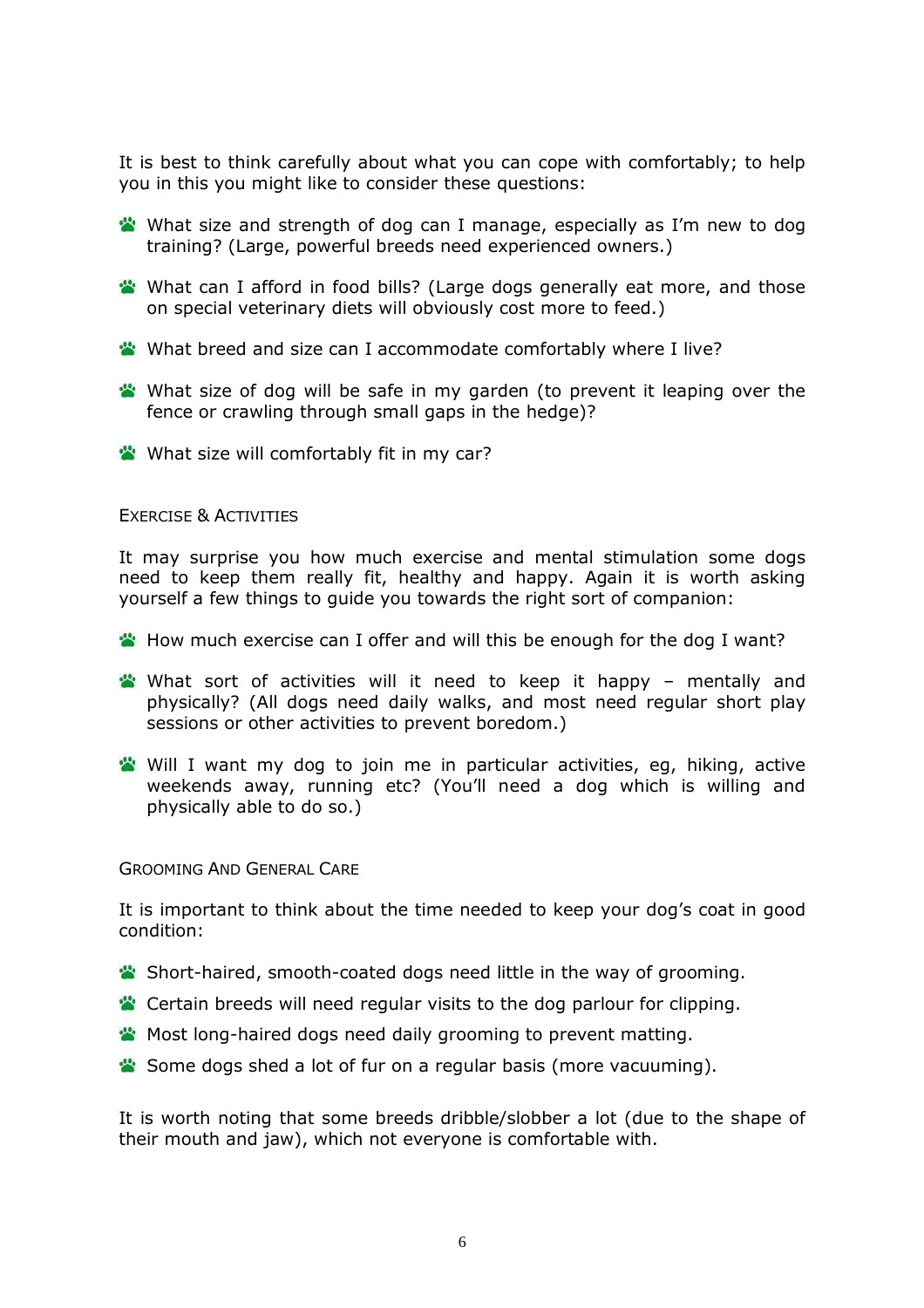**AGE** 

## Puppy love

The appeal of puppies is very strong as most dogs look adorable whilst in the cute bundle-of-fur stage. However, there's a teenager and adult waiting to emerge! This isn't a problem as long as you've got lots of time, patience, energy and 'know-how' to facilitate the transition from puppy to a fully-grown happy adult.

Puppies can be great fun and it means that you do get the chance to really equip your canine pal with all the everyday experiences, sights and sounds to which it needs to become accustomed. Puppies have a specific window of opportunity (their first four months of life) in which they need to become accustomed to and experience in a positive way everything they may come across in life for the rest of their years. This is called 'the socialisation period'. As long as you do your research and honestly do have the time, patience and wherewithal, you can look forward to a lasting and loving relationship – and



lots of hard work and fun along the way!

Remember, breeders who are unable to let you see the mother with the puppies may be connected with the puppy farming trade and are best avoided. If you see anything that concerns you in your search for a puppy, do not hesitate to contact the RSPCA who can investigate the circumstances.

## The fully-programmed canine 'hard disc'

An adult dog will come with its 'hard disc' fully programmed, which means it may not know some of the basics in life – such as house-training, walking on a leash, and simple commands to 'stay' and 'sit'. It depends, of course, on what its life experience has taught them, and how successfully it was socialised as a pup. It could have learned unwelcome habits, or may have behavioural problems such as reactivity towards other dogs. Adult dogs can learn new things but it takes longer to teach them, and there could be some responses which you may have to learn to manage long term.

## Golden oldies

Mature dogs can make wonderful pets, and may suit you if you wish to bypass the exuberance and high activity of the youthful years. Old dogs can sometimes end up in shelters due to their owner dying, or as a result of callous owners who fancy a 'younger model'. With the golden oldies 'what you see is what you get' – which means that you can establish a workable routine that helps your dog to settle in and happily live out its remaining years with the extra comfort and care old age calls for.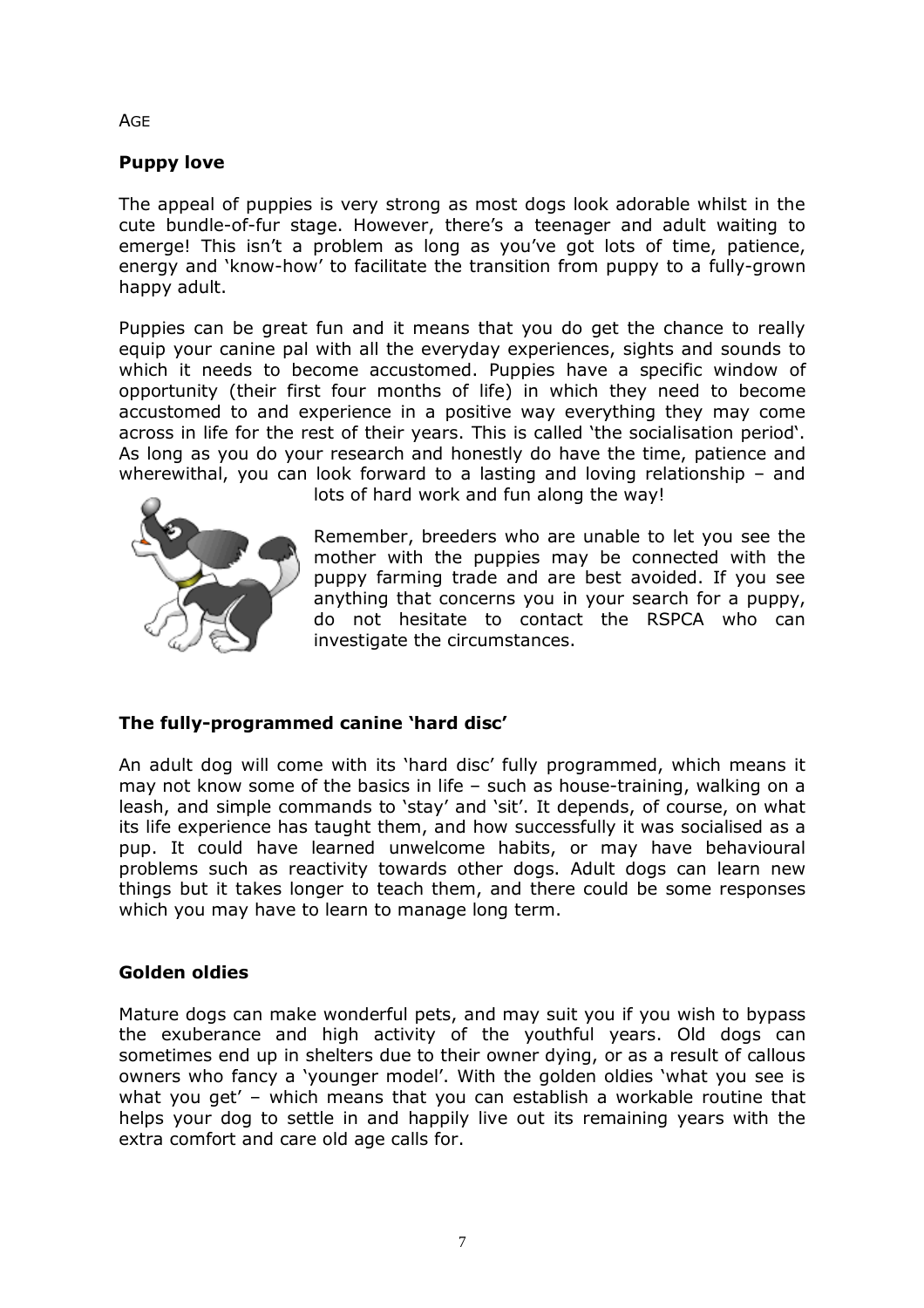## "A dog is for life"

The motto from the National Canine Defence League is so true. Whatever age of dog you choose, an important consideration is that you will want to care for and support your new canine friend through the different stages of life. As we all know, dogs have a much shorter life span than humans living to around 10 to 14 years. In many respects dogs age in much the same way as we do. They often become slower both physically and mentally, and you will need to adapt their routine to accommodate these natural infirmities, whilst at the same time ensuring they maintain a good quality of life with regular veterinary input.

## Some important doggy basics

It's easy to miss the fact that dogs do have their own agenda in life. We can think that their sole aim in life is to please us, their owners, but they do have their own wants and needs to satisfy.

Basically your dog will need your companionship, regular food, and lots of walks. Their 'walkies' aren't just vital for keeping fit and trim, but also provide a great source of social exchange with other dogs. The canine sense of smell is highly sophisticated and the constant sniffing is their way of finding out who has been where, with whom, doing what – their way of catching up on the local news and gossip.

Dogs are very sociable creatures, and do not do well when left on their own for long periods. This is a very important consideration for prospective owners who are away from home all day, and one which may be persuasive upon you to decide against having a dog in your present circumstances.

Regular food is, of course, necessary for any pet, and dogs are certainly no exception to the rule. In fact, many dogs appear to be always hungry and constantly on the look out for any extra scraps, even down to scavenging unrecognisable food debris from pavements.

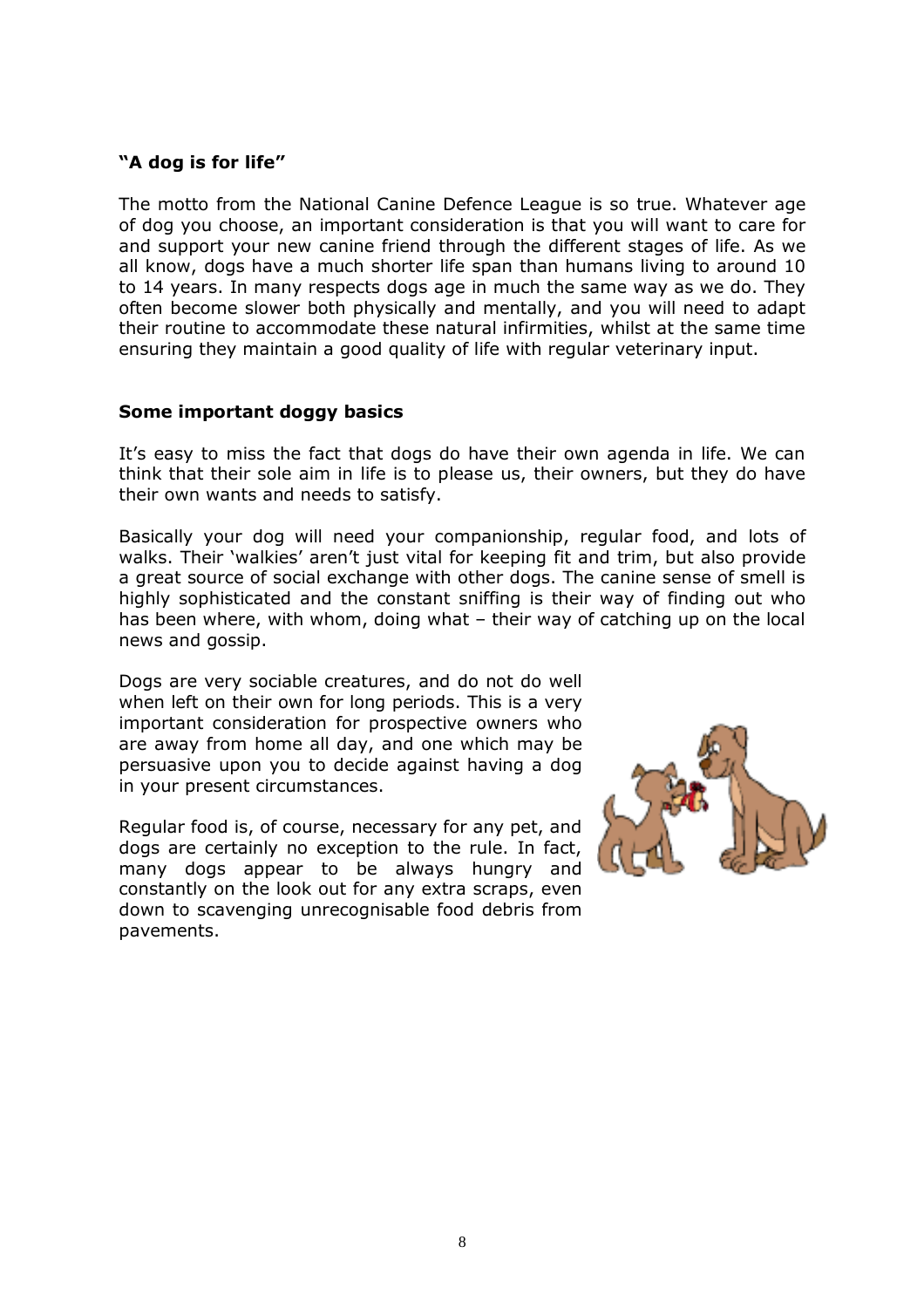### It'll cost you!

Unfortunately, like most good things in life, it does cost a reasonable amount to keep a dog well and happy throughout its life. It is worth totting up the possible costs of regular vet visits for vaccinations and preventative treatment against parasites (worms, fleas and ticks), and treatment for possible illnesses or injuries etc. Then there are the food bills – with dog food it is a case of 'you get what you pay for' and advice from the vet is a good guide in terms of type and quantity of food to ensure your dog gets the right nutrients and doesn't become overweight.

Other costs are more 'one-offs', such as acquiring the dog, spaying or neutering, micro-chipping, bed, bowls, lead, car-harness and grooming brushes etc. Pet insurance and kennelling can be expensive should these be required.

#### Setting the tone

Just a short section here on things to do BEFORE you bring your new dog home – to help it settle in more easily:

Firstly, assuming you have already checked out that the character and type of dog will be suitable and safe for your family, find out as much as you can from its current carer about its daily needs, for example:

- What sort of dog food does it eat and when?
- What sort of bed is it used to?
- **Where does it normally sleep?**
- What is it like when out walking, both on and off the lead?
- What sort of parasite preventative treatment is it receiving and when was it last administered?
- Are there any particular needs that you need to be aware of?

Secondly, with the whole family, work out what the ground-rules for your dog will be and emphasize the importance of being consistent with these. Remember to consider where the dog will sleep, eat and eliminate; whether it will be allowed on furniture; and what areas are out of bounds to it.

Thirdly, you will need to ensure that you have plenty of spare time at home to help your pet settle in. A puppy will need you at home a great deal and an adult dog will certainly need you around to show it the house rules and make it feel welcome. It is best to be prepared for a few nights of disturbed sleep at first, and to plan your own activities accordingly.

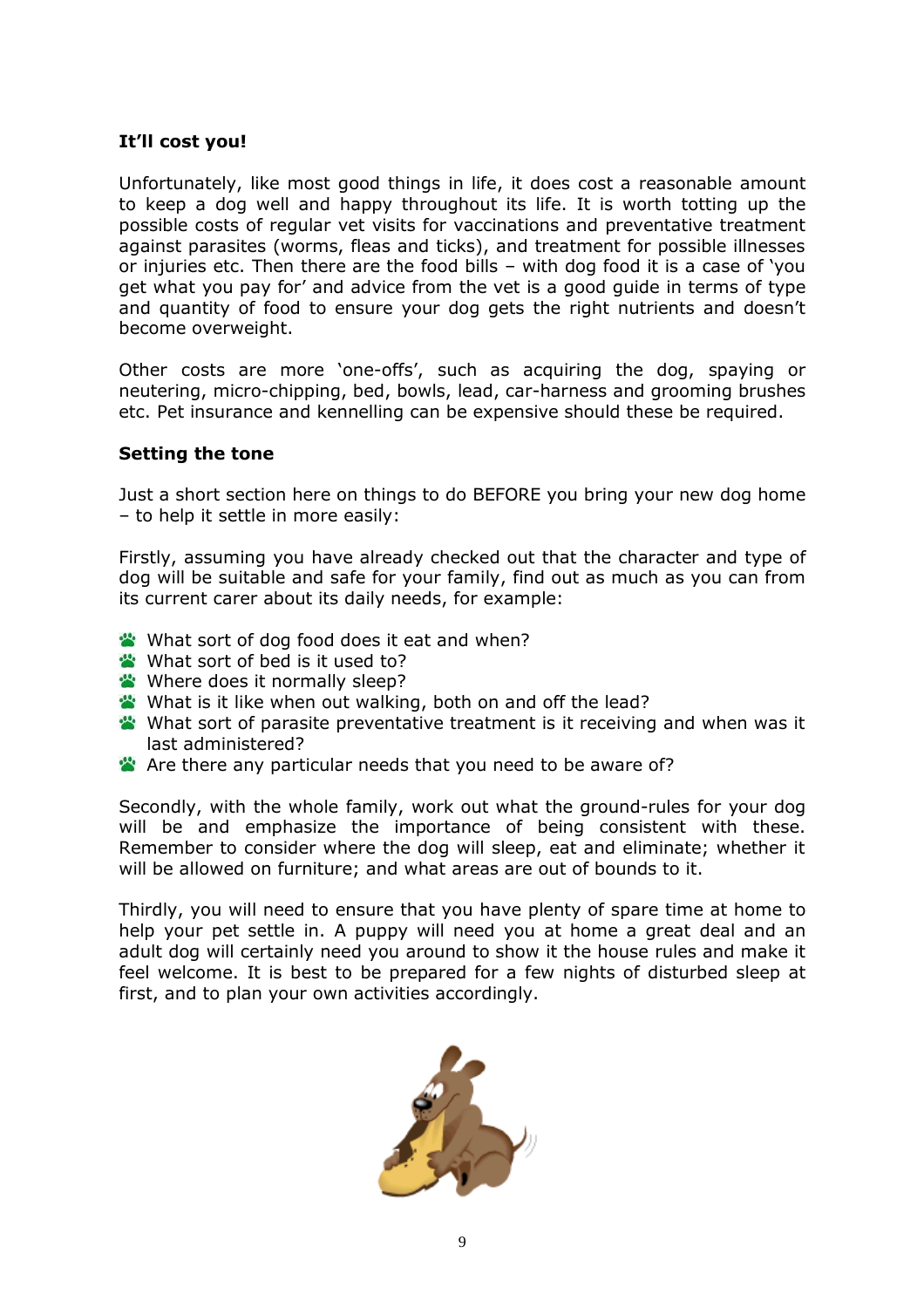## "Get me out of here – I'm a new dog owner!"

This booklet is written to try to help prospective dog owners enter into the wonderful world of human/dog relationship with a greater sense of reality. Dogs are popular pets and when we see them quietly plodding alongside their owners, sitting obediently at crossroads and not barking at passing motorbikes, it is easy to think that that is what all dogs are like. It can come as a bit of a shock to discover that the creature on the end of your leash doesn't do 'sit', can't stand motorbikes, and will nearly pull you over every time it sees another dog (all of which can be managed with careful training.)

It's not uncommon to find yourself at the end of your tether a couple of weeks or months down the canine-owning road. This is the critical time when dogs can end up in the local shelters, with distraught owners crying "We can't cope!" Should you ever feel like this – PLEASE DO NOT PANIC. Remember, it can take a lot of time and effort to build a good relationship with your dog, and there will no doubt be some 'ups and downs' along the way.

The shelter staff or breeder from whom you acquired your dog may be good starting places for advice should you run into difficulties. Many problems can be resolved reasonably easily, but you might well benefit from the advice of your vet, local dog training classes, a behaviourist (if recommended by the vet), or simply 'boning up' by reading some practical and useful dog care books. The main thing is to get the help and advice you need as quickly as possible.



## Man's best friend

Responsible dog carers take the trouble to find out what they need to know to keep their dog happy and healthy. By the fact of you reading this booklet, you are taking the first steps toward being a committed and caring dog owner. Dogs do make the most wonderful companions. They bring us great comfort and joy, and it is easy to see how they have earned the title of "man's best friend". This booklet is to help you become their best friend in return.

## Boning up

There are some excellent books available to help you get to know more about caring for your dog, and new books are being published all the time, such as: 'Unlock your dog's potential – how to achieve a calm and happy canine' by Sarah Fisher (D&C). It's really worth investing in one or two really good books that you'll find interesting and easy to read.